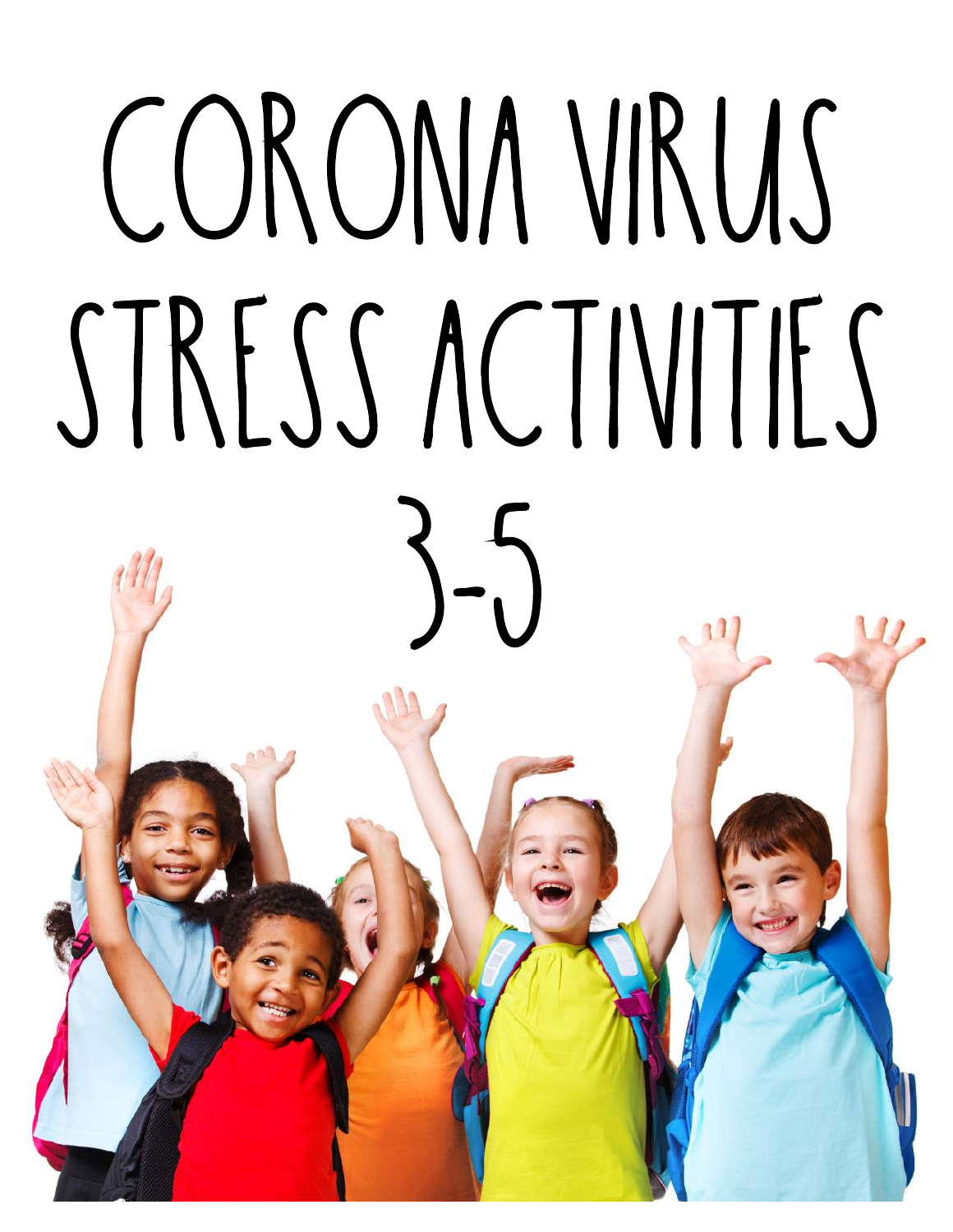Dear parents,

During this uncertain time, your child may feel stressed and anxious. Remember, most children are likely feeling this even if they are unable to identify or verbalize their feelings. Stress presents differently in each individual. I encourage you to start a conversation with your child about how they are feeling and any fears or stressors they may be experiencing.

Below are the contents of this PDF. Please feel free to email me if you need any additional suggestions or resources during this time.

Table of contents:

- Pg 1: Parent letter
- Pg 2: Feelings Check Poster (check-in with your child daily to see how they are feeling)
- Pg 3: Stress discussion cards
- Pg 4: Circles of Control Poster (have your child write in things they are stressed about)
- Pg 5-6: Stressors Flow Chart
- Pg 7-12: Avoidable Vs. Unavoidable Stress Flip Book
- Pg 13-14: Stress Buster Cards
- Pg 15-16: Stress Plan
- Pg 17-19: Mindfulness Guided Meditation

If you would like to access a paperless version of this resource, click here to do the activities online. Click the blue "make a copy" version to start editing.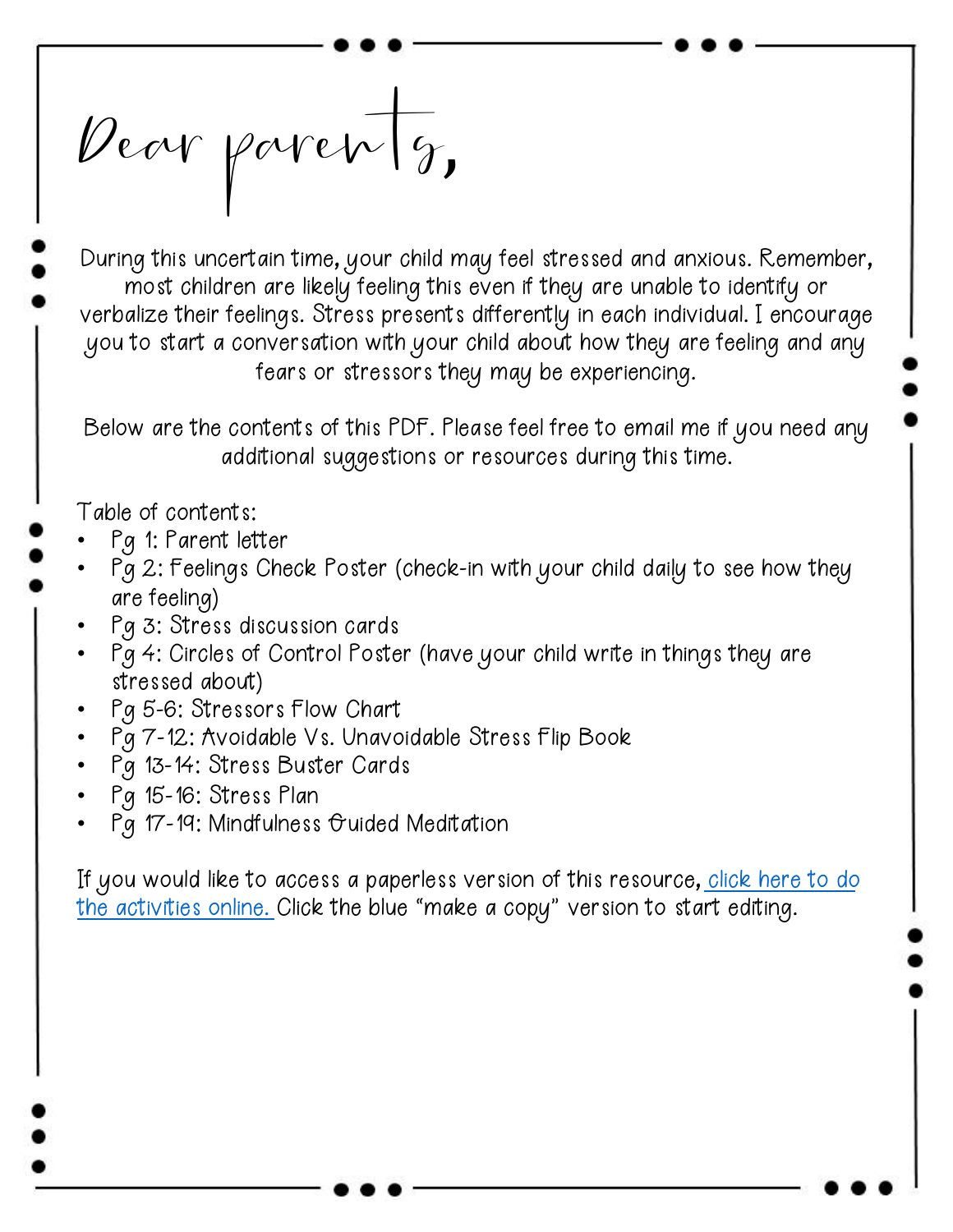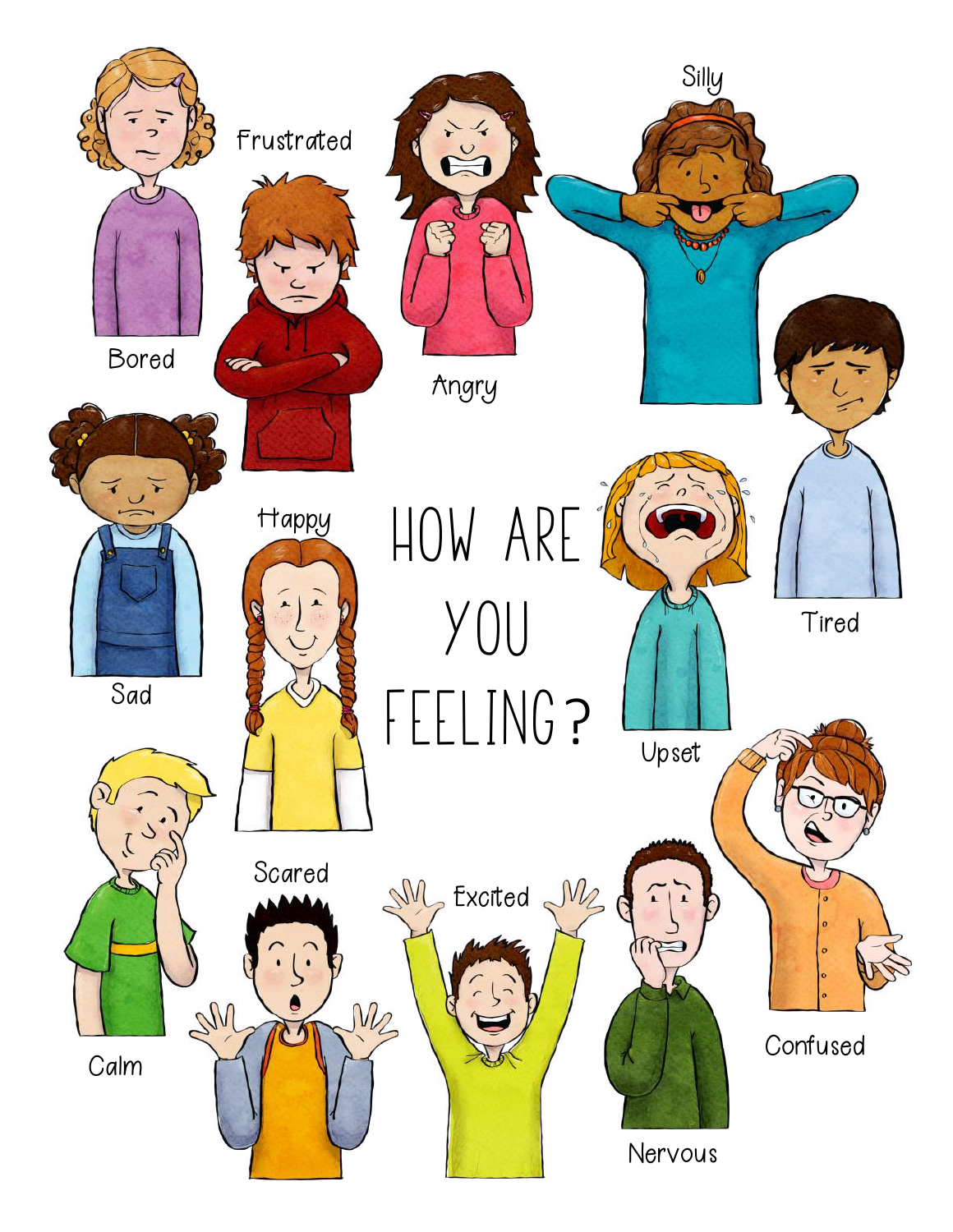What is something that stresses you out a lot? What is something you feel stressed about at school? What is something you feel stressed about at home? What coping strategies do you use to help your stress? Do you have someone to talk to when you feel stressed? Do your current coping strategies work? Name 3 things that cause you stress. What is something that stresses you out a little?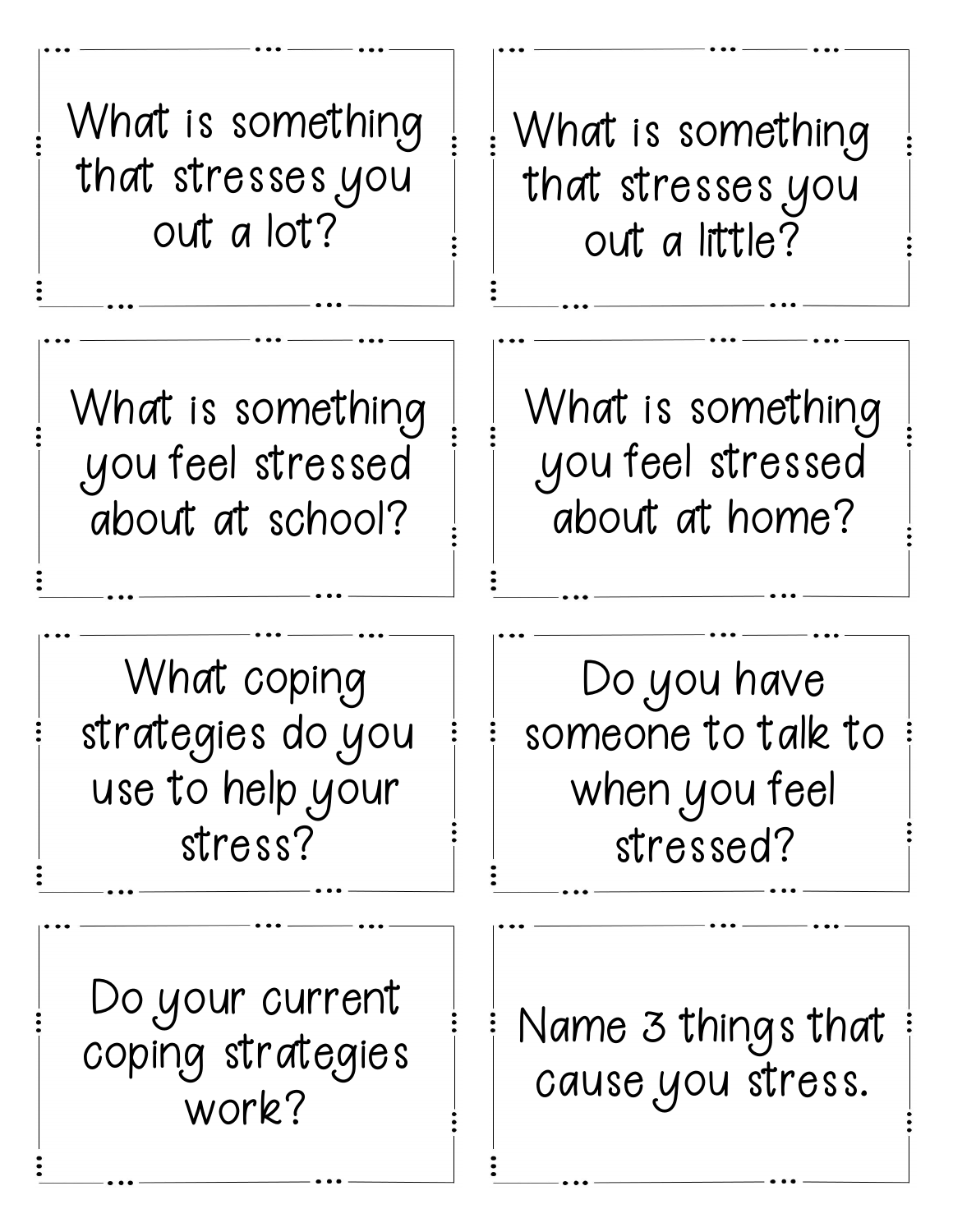## What are circles of control?

Circles of Control help us understand what is in our control and what is out of our control. Both can cause us stress so it is important to know what we are in charge of and what we need to let go. The things on the outside circle are things we are not in control of. The things on the inside circle are things we are in control of. What could you add to these circles?

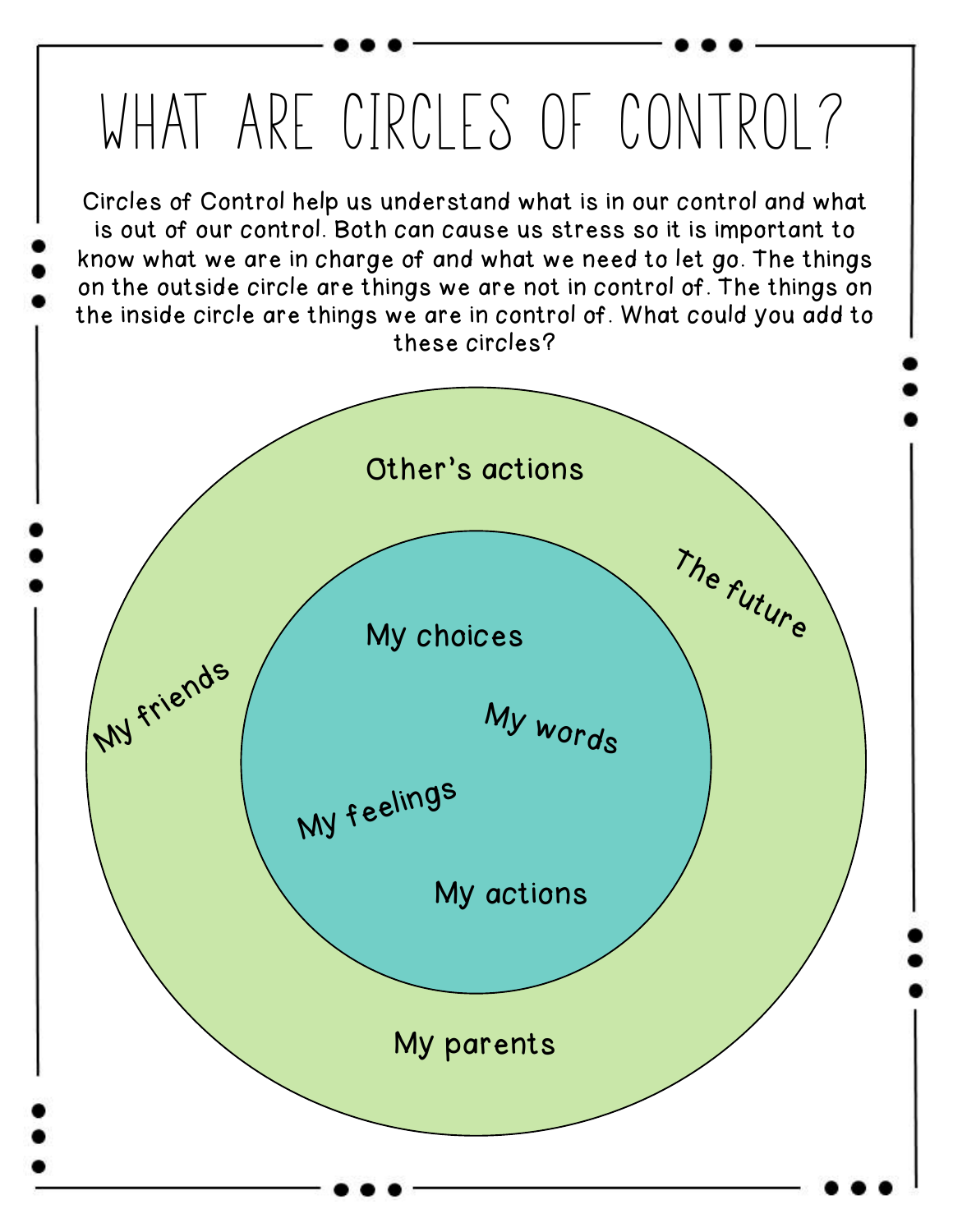## Stressors flow chart

Instructions: Complete the flow chart to identify your stressors, the cause of your stressors, and current coping strategies.

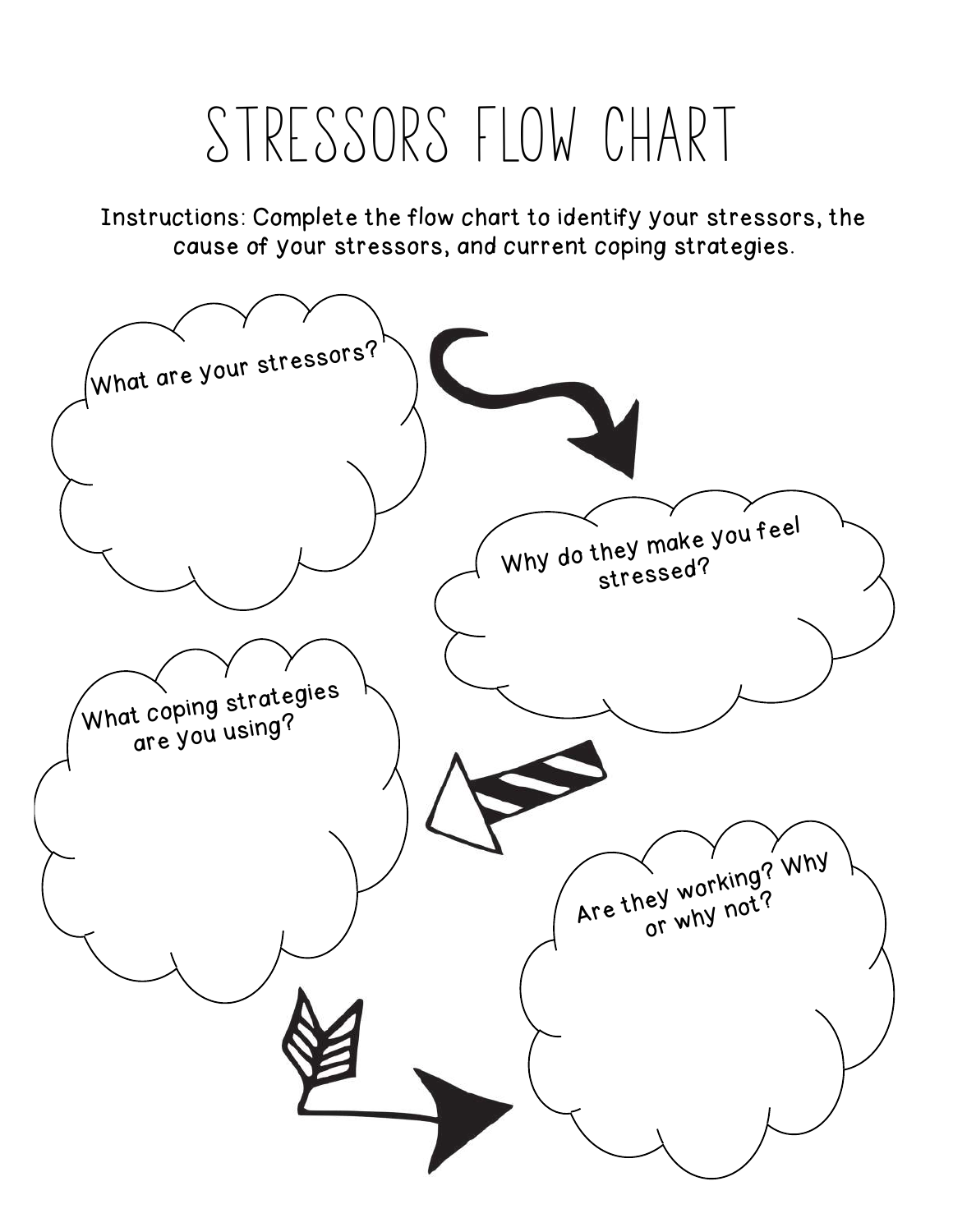## Stressors flow chart

Instructions: Complete the flow chart to identify your stressors, the cause of your stressors, and current coping strategies.

What are your stressors? Stressor 1 | Stressor 2 | Stressor 3 Why do they make you feel stressed? 组 ← What coping strategies are you using?

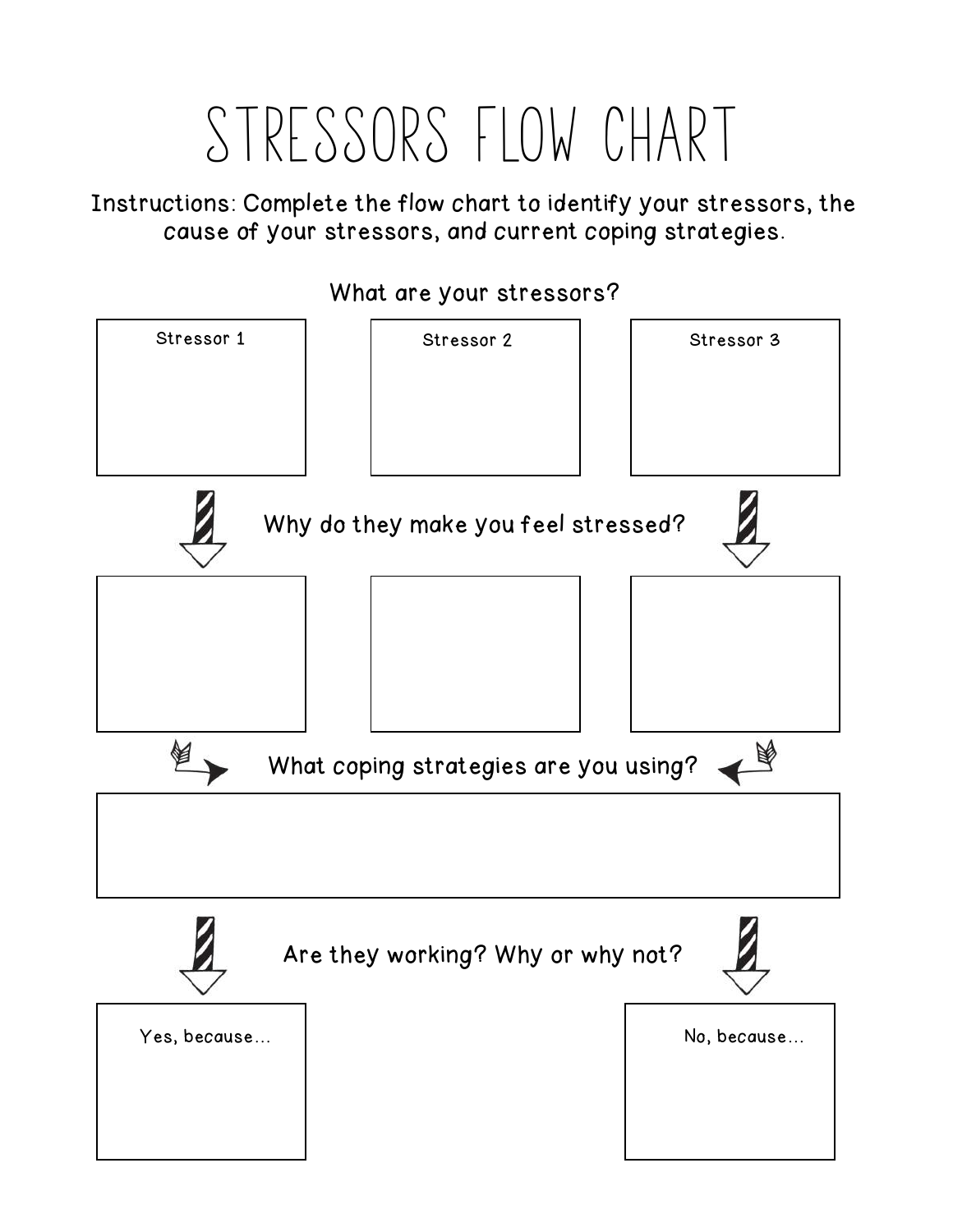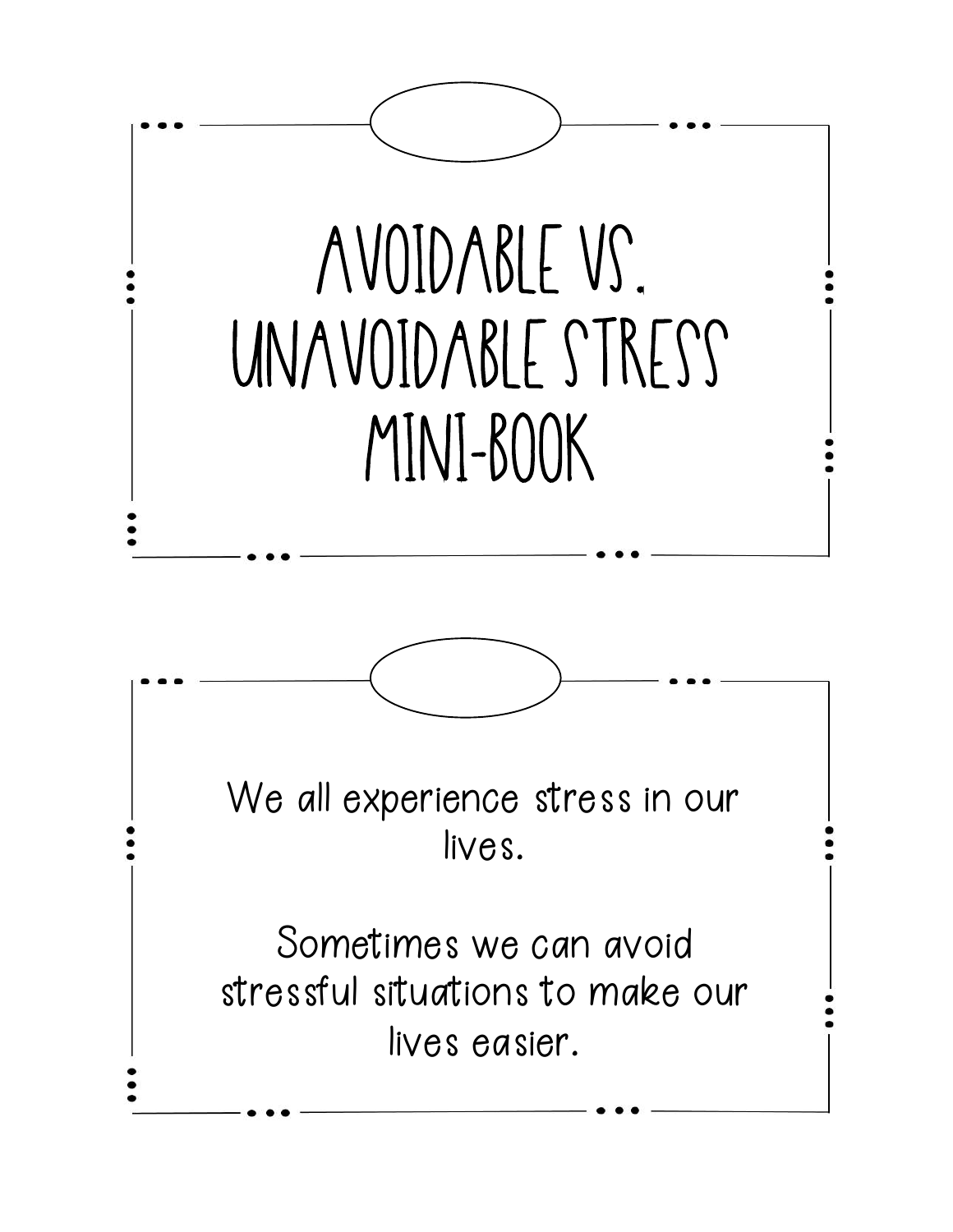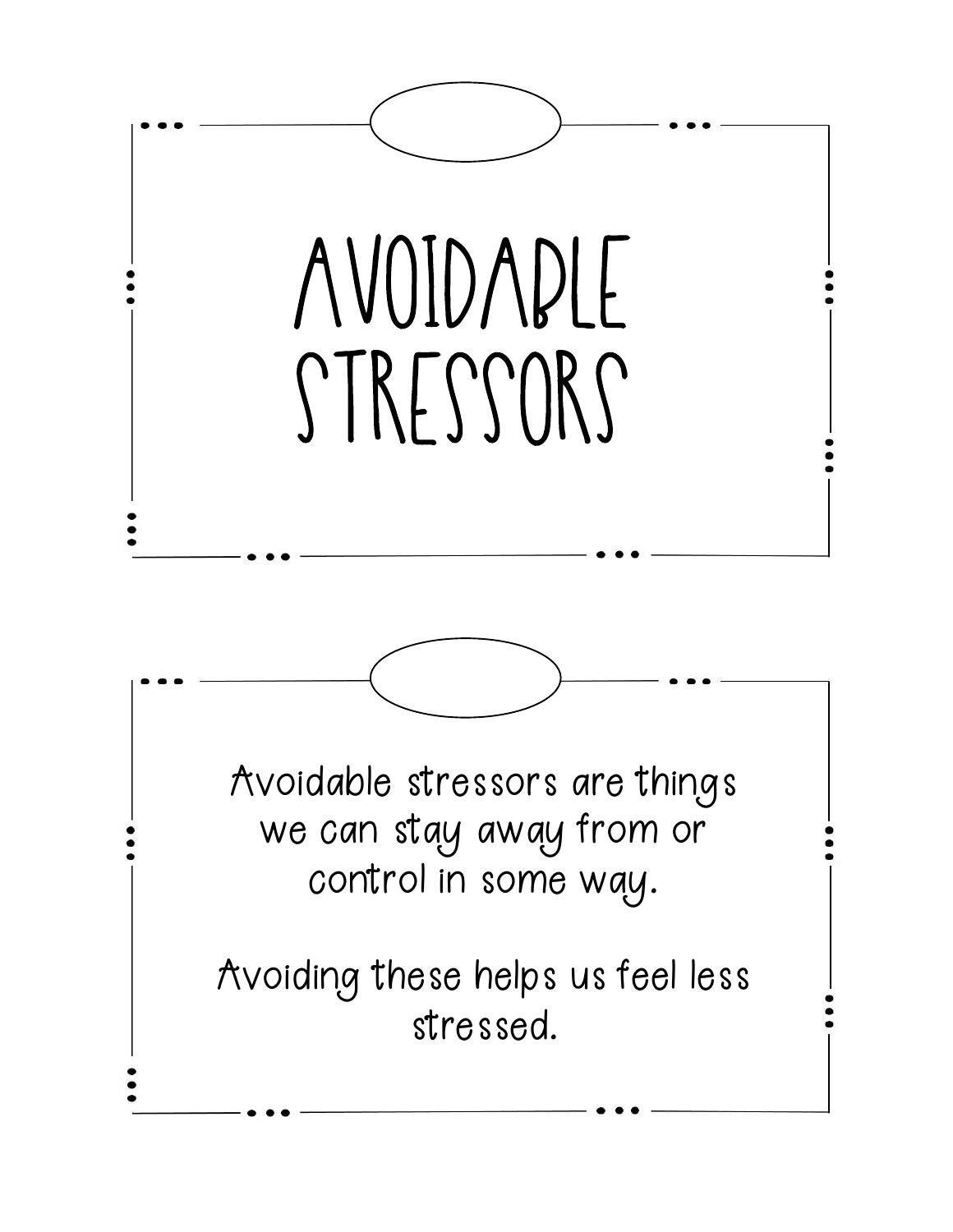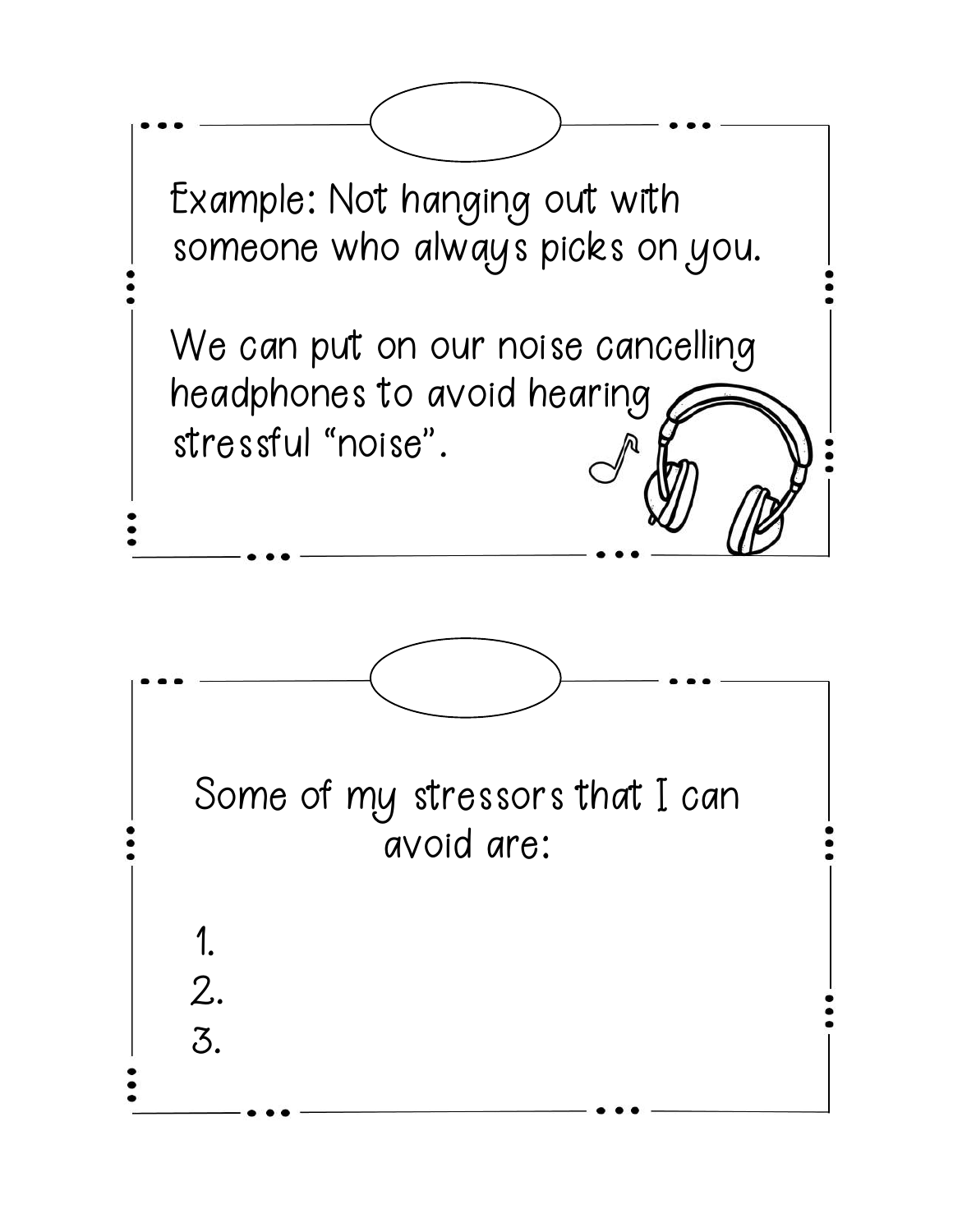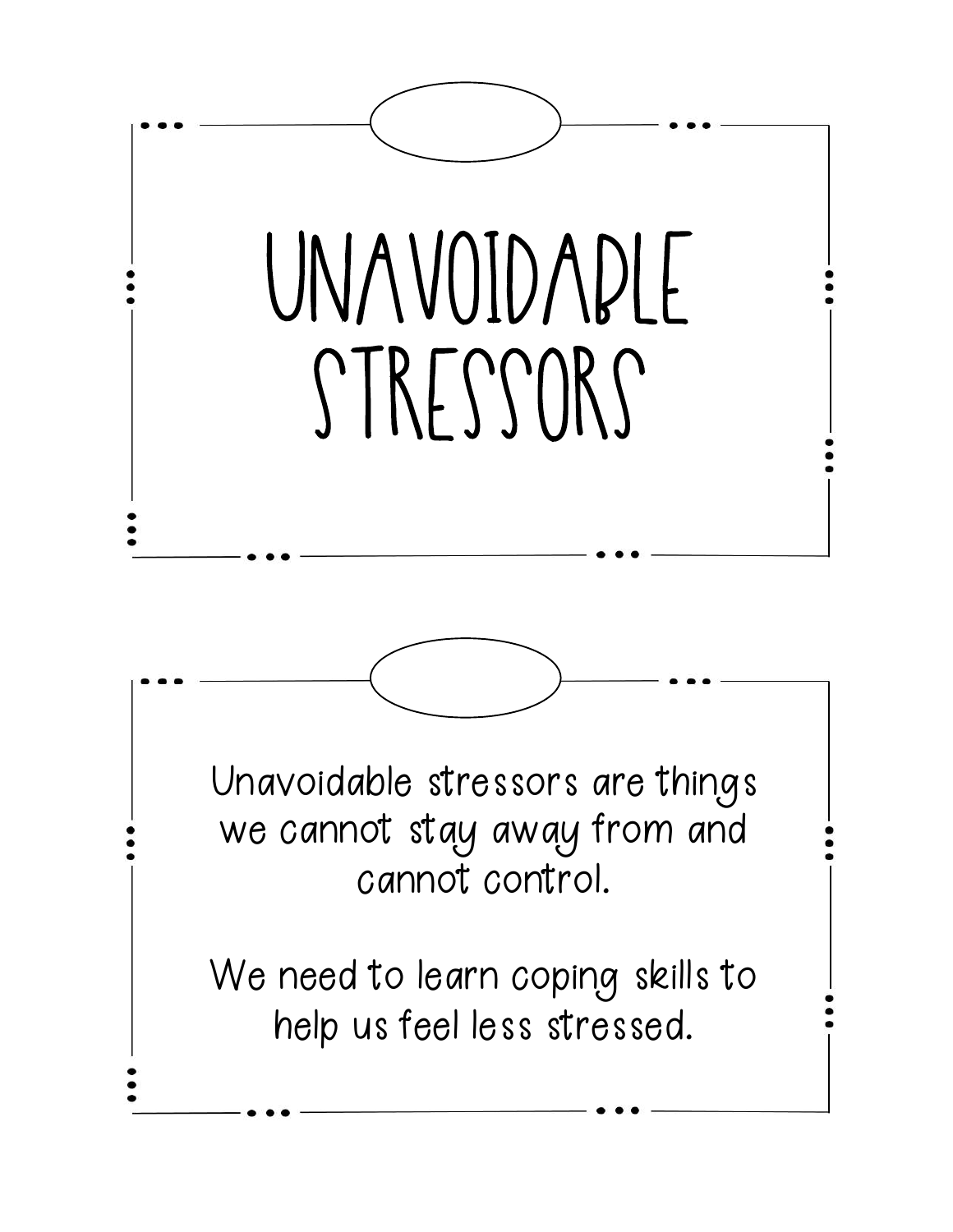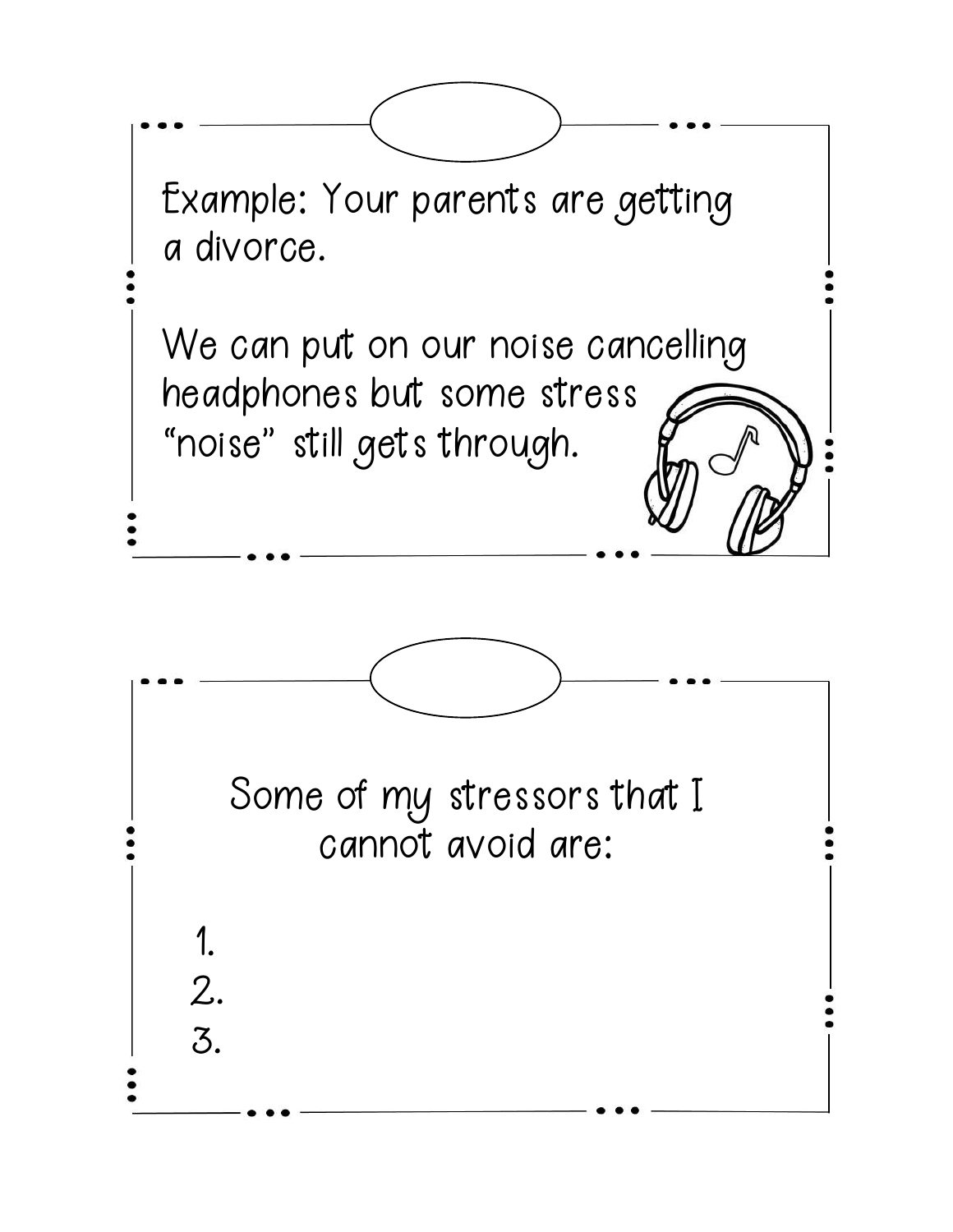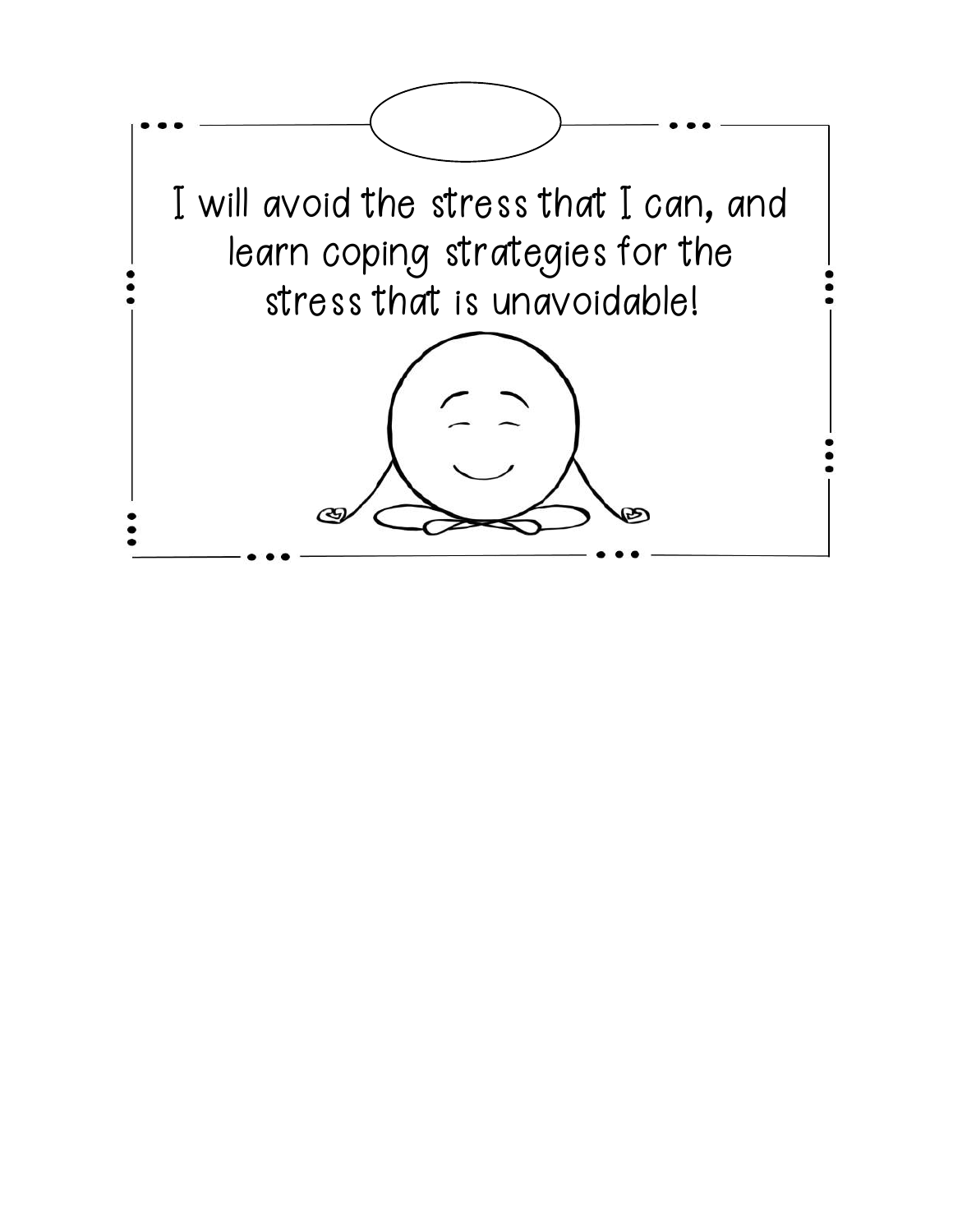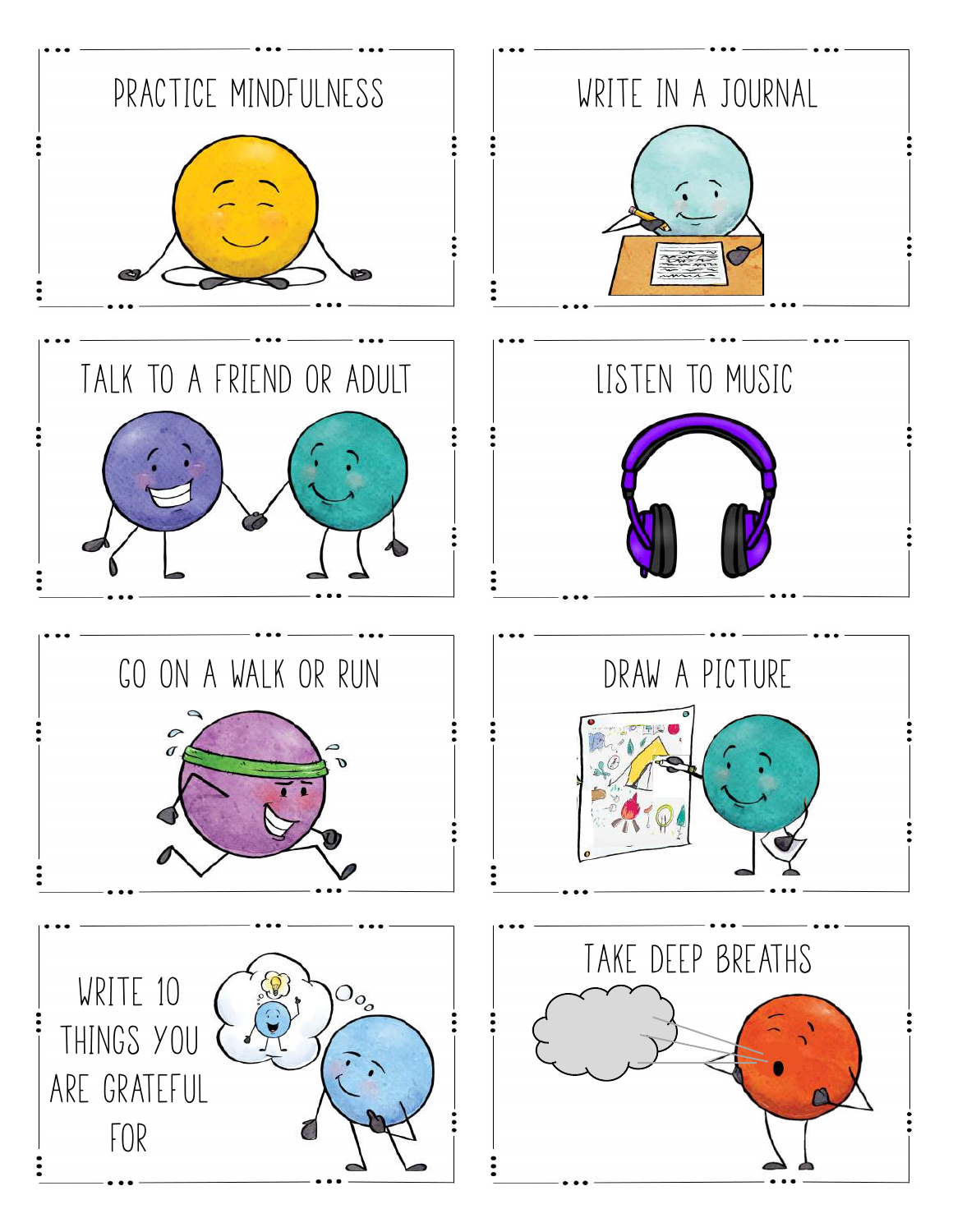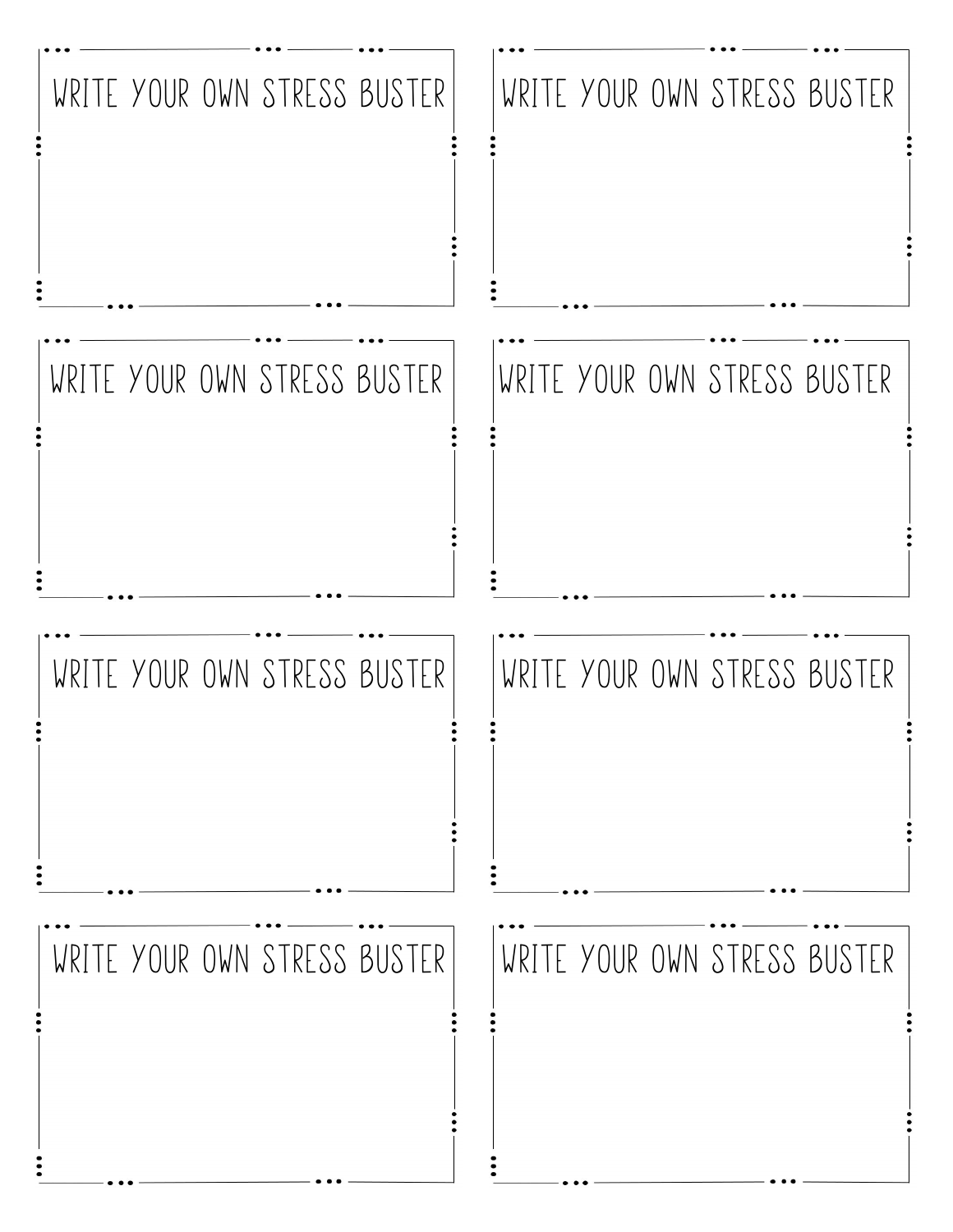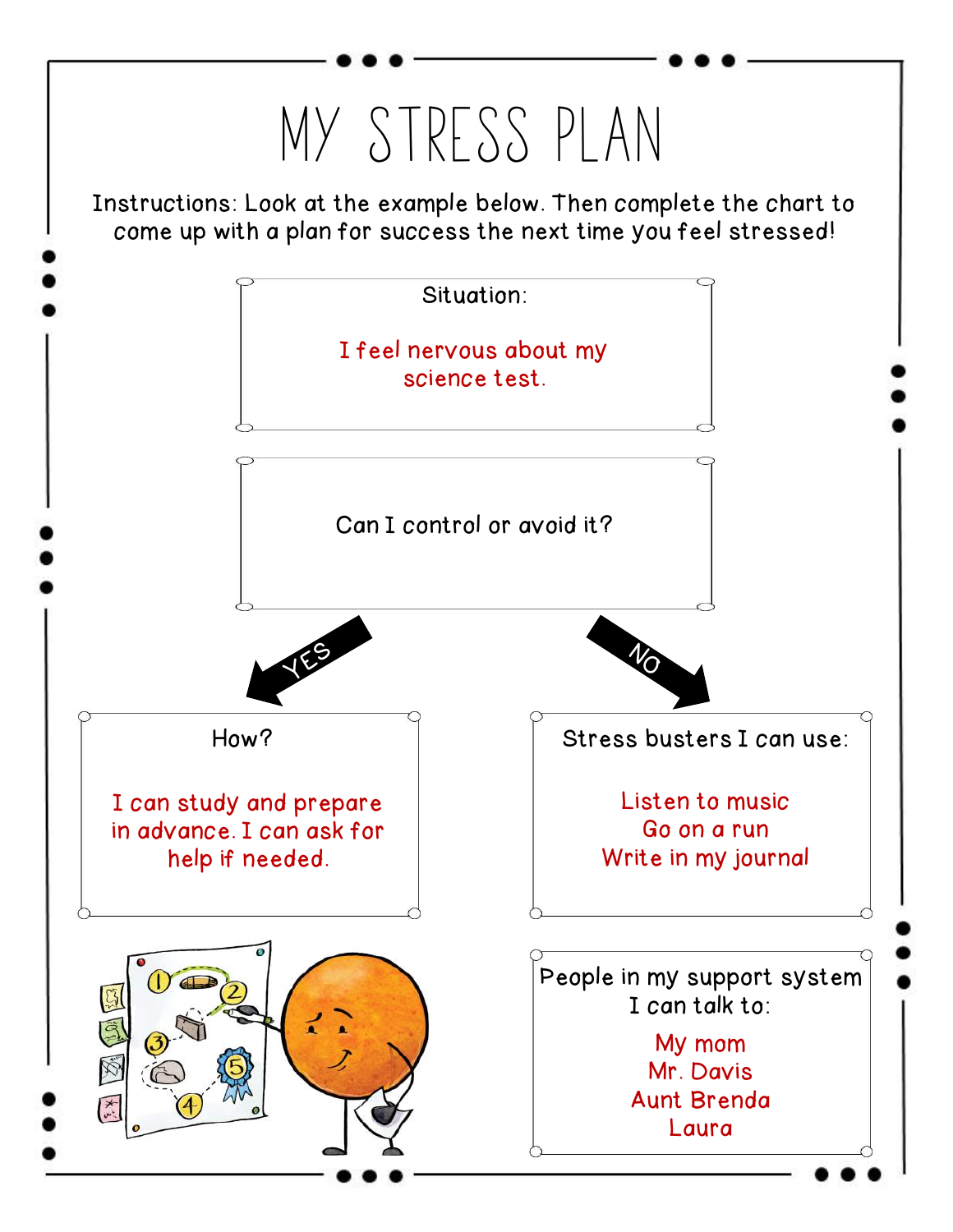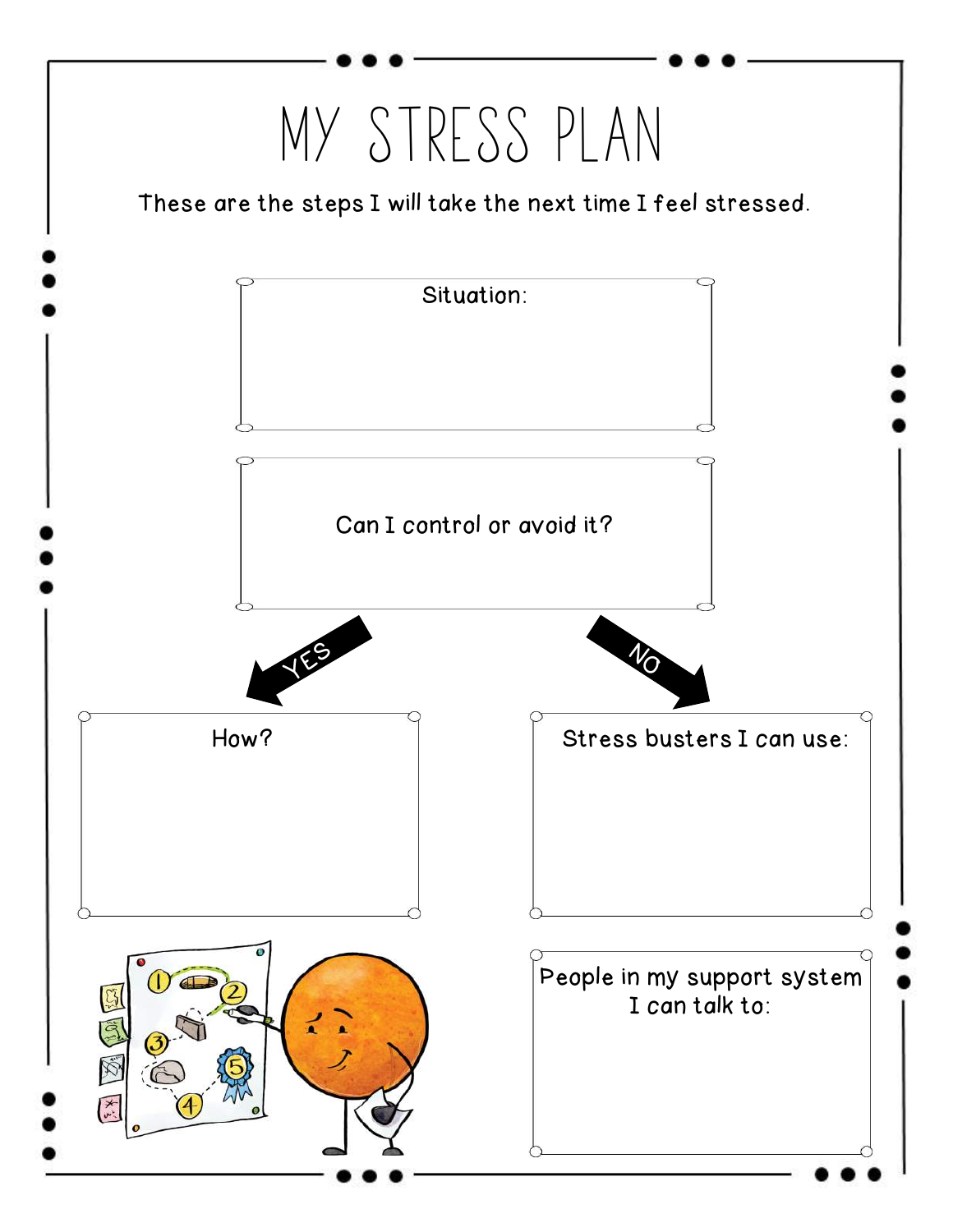## What is mindfulness?

Mindfulness is paying full attention to something. It means slowing down to really notice what you're doing.

Being mindful is the opposite of rushing or multitasking. When you're mindful, you're taking your time. You're focusing in a relaxed, easy way.

One way you can practice mindfulness is by sitting still, closing your eyes, and observing your breath.

When you count your breaths and focus on breathing in and out, your other thoughts drift away.

Sometimes while practicing mindfulness we may get distracted. This is okay. Notice that your mind is wandering and bring your focus and thoughts back to your breath.

Mindfulness helps lower your stress, improve your attention, and relax your body. It is part of keeping your body and brain healthy!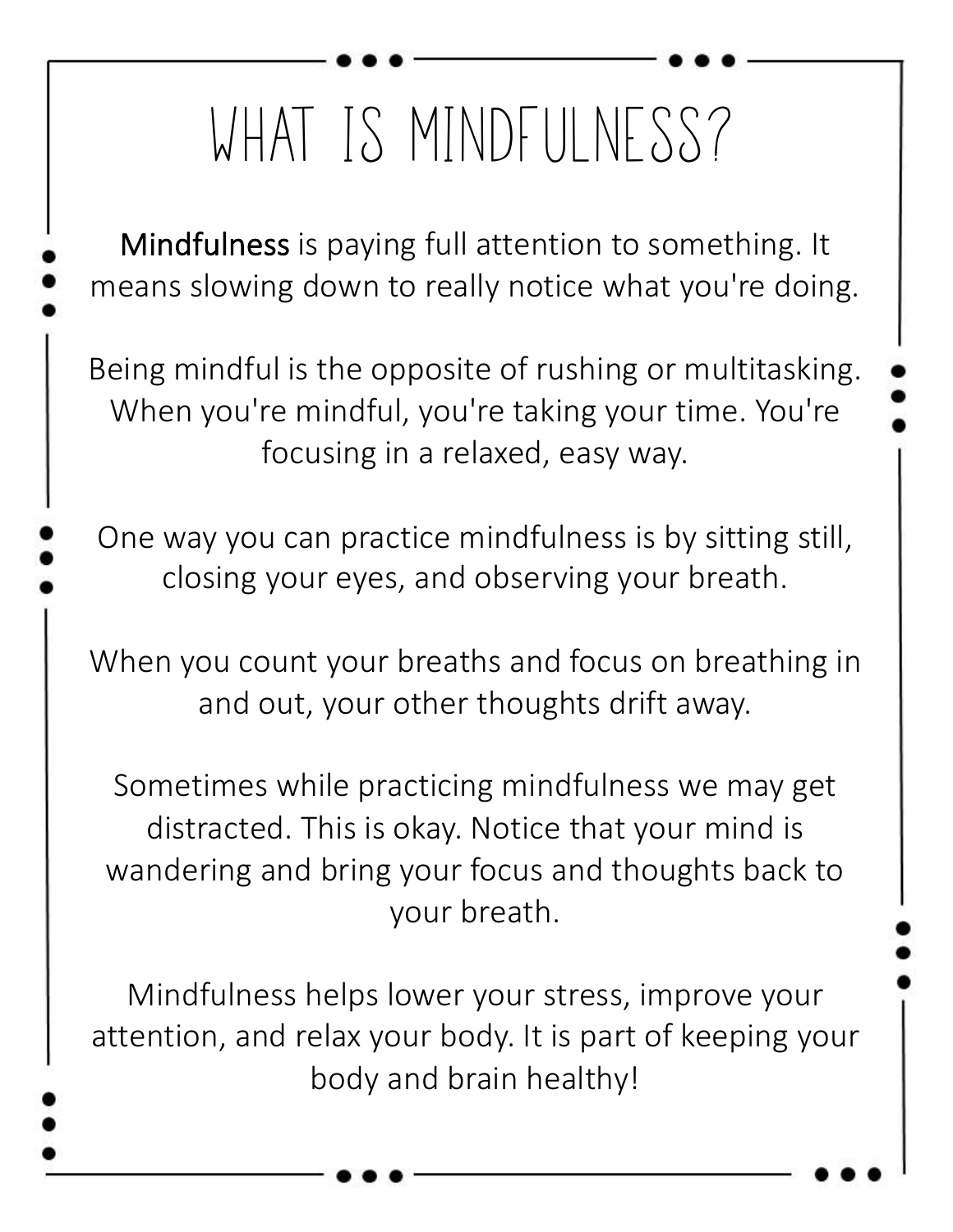## BELLY BREATHING GUIDED MEDITATION

I restant and come in the groun comp. Then be can be crown by on the noon thing our legs crossed or sitting in a chair with your feet firmly planted to the ground. Icebreaker! Relax and settle in to your seat. You can be sitting on the floor with your

Close your eyes, soften your face muscles, and take a deep breath in through your nose and out through your mouth.

Focus only on your breathing. Leave behind any other thoughts you are having. You can pick them back up when we are finished.

As you breathe notice how your belly rises and falls. As you breathe in feel your belly fill up with air and as you breathe out notice your belly fall back towards your body.

Take a few more deep breaths like this.

Now as you breathe in count up to 3 and as you breathe out count down from 3.

1, 2, 3… 3, 2, 1…

Have your thoughts drifted away from your breath? Watch them float away and come back to your breath.

Continue breathing 1, 2, 3… breathe in 3, 2, 1… breathe out

Continue to focus on your breath, in through your nose and out through your mouth.

Remember you can go to this relaxed place anytime throughout your day with just a few simple breaths.

Slowly wiggle your fingers and toes and bring some movement back into your body. When you are ready, open your eyes.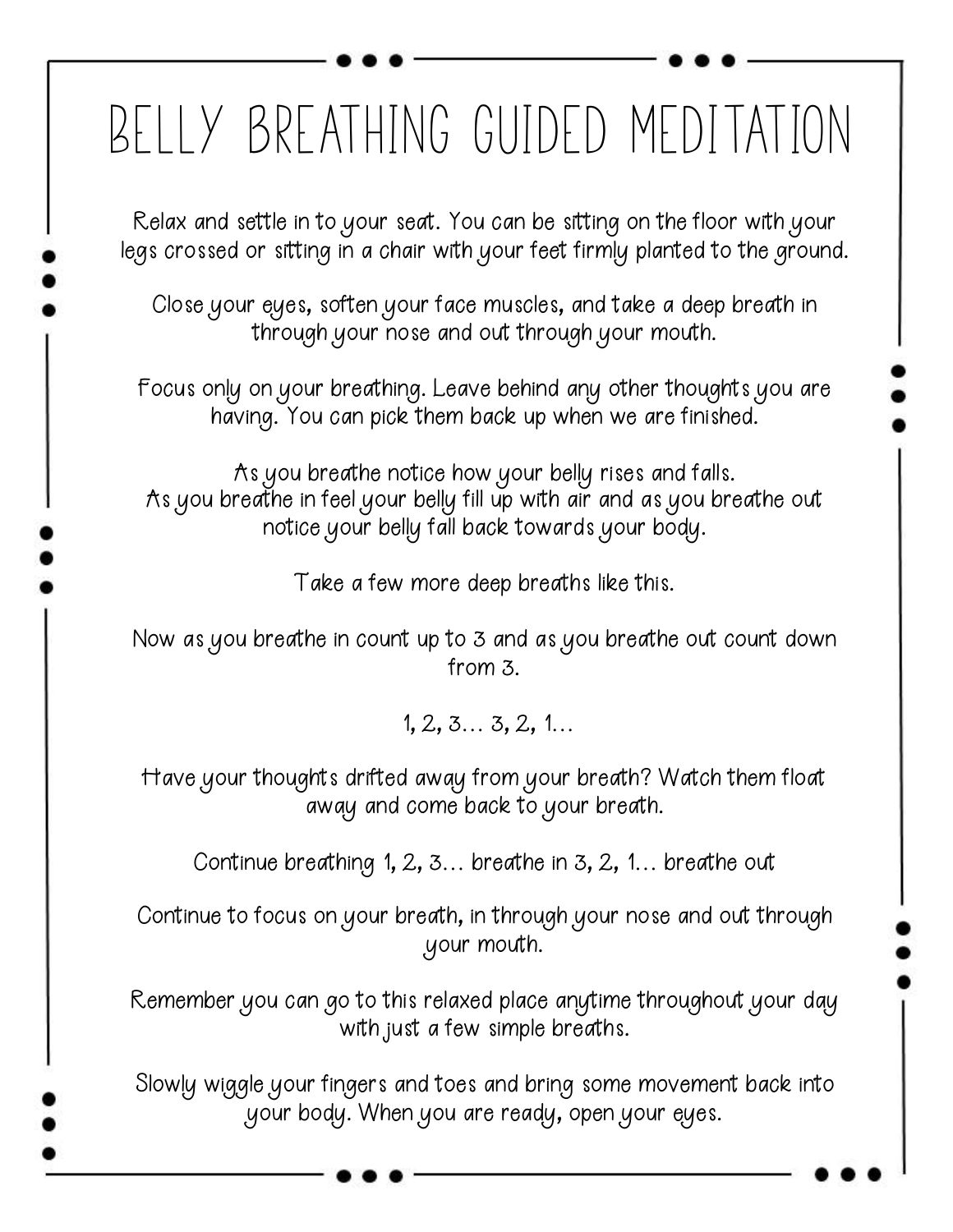### Mindfulness Debriefing Questions

- 1. How did you feel before the mindfulness activity?
- 2. How did you feel during the mindfulness activity?
- 3. How do you feel differently now than before?
- 4. Was it difficult to stay focused?
- 5. What did you like the most?
- 6. What did you like the least?
- 7. Would you like to listen to a mindfulness activity again?

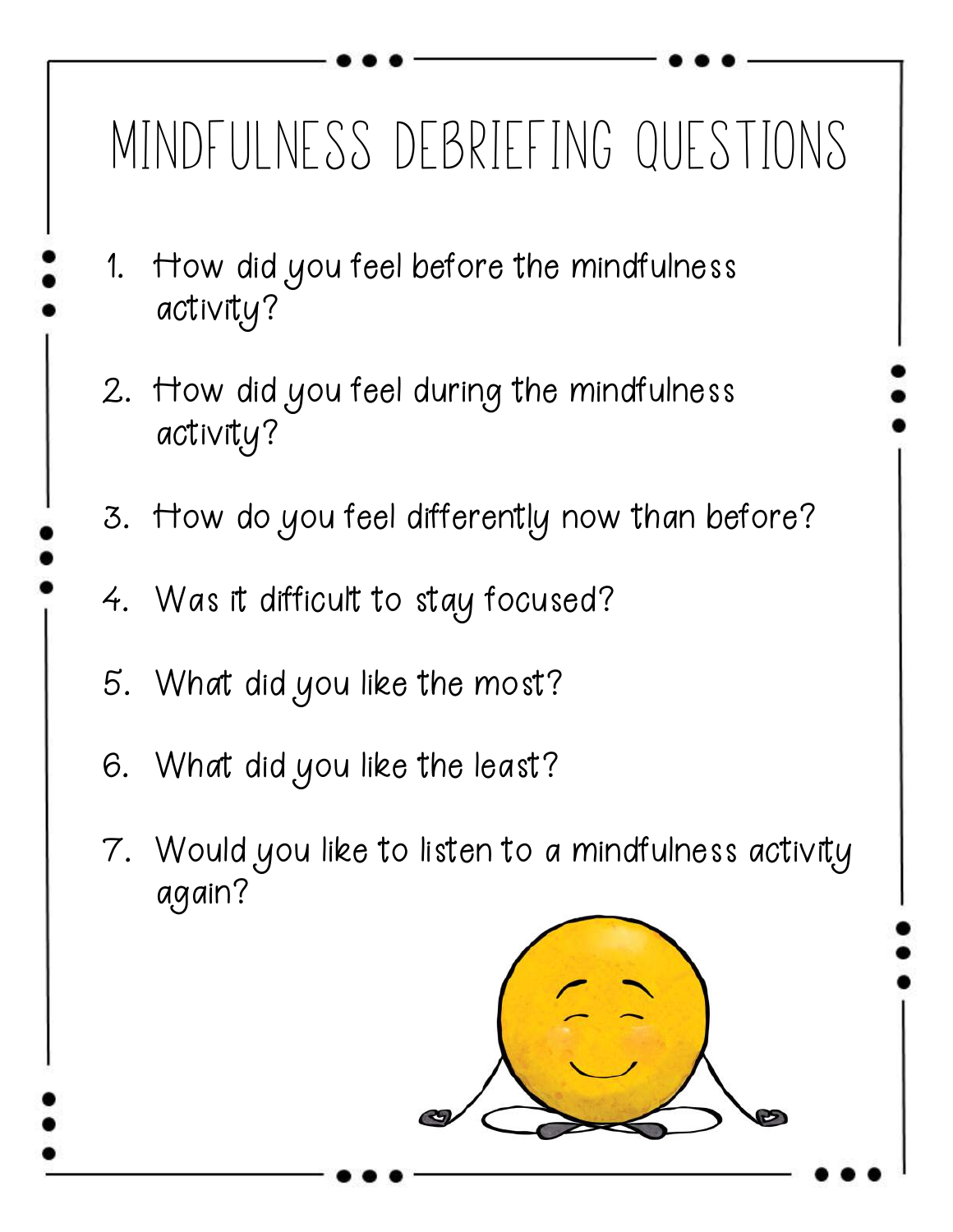# If you love this activity, get the entire group here.

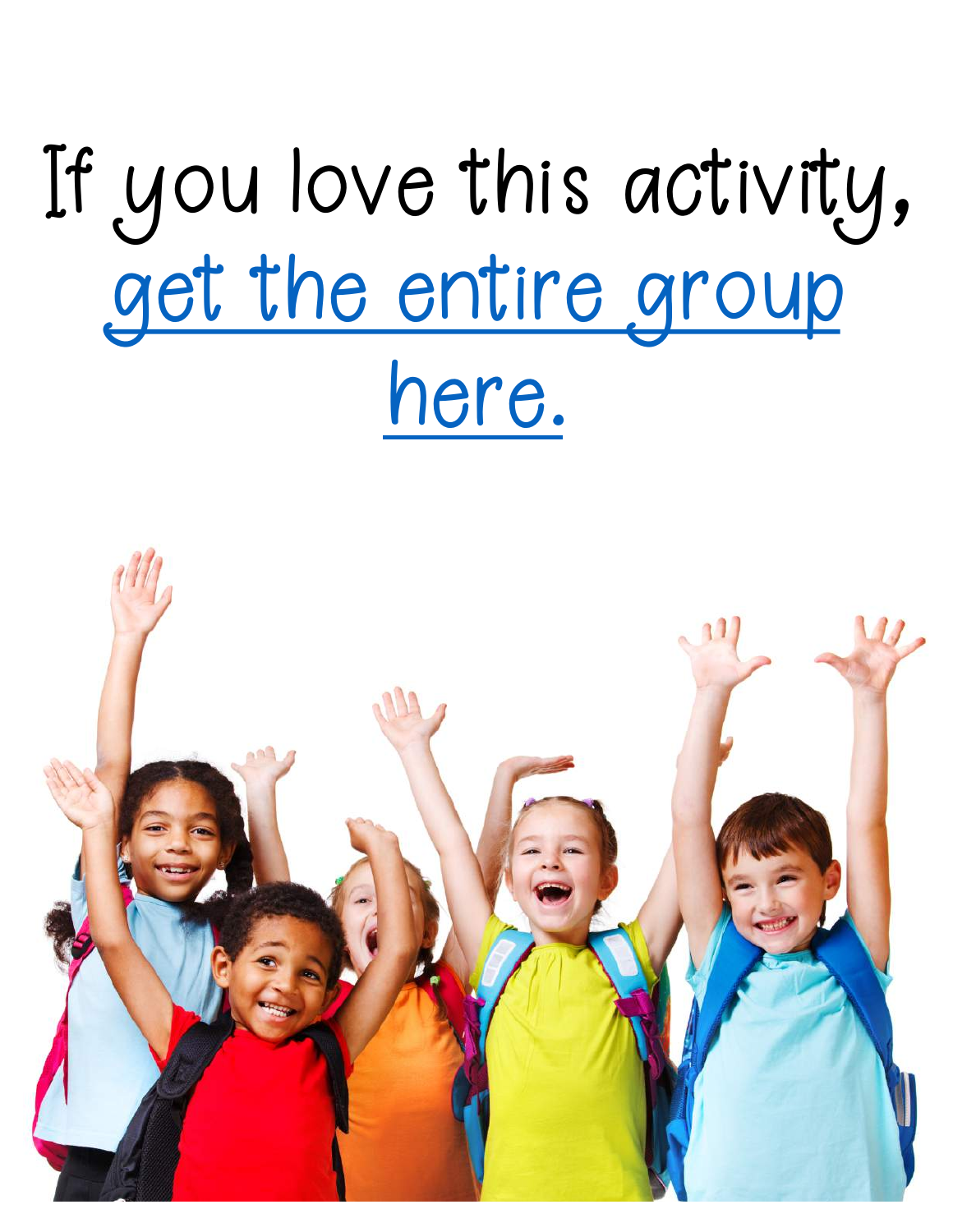Copyright © Bright Futures Counseling All rights reserved

- Thank you for downloading!
- This product is for personal use only. Reproduction of this printable for commercial use as a part or whole is prohibited.
- This product may not be posted online, displayed, or shared electronically and/or digitally in any way.
- If you'd like to share it, please post a link where others can download directly from my store.
- You may not edit and resell this product.
- Thank you for your support!



#### **Credits**

#### Fonts:

Robyn Hyndman https://www.teacherspayteachers.com/Store/Robyn-Hyndman Joanne Hewitt https://www.etsy.com/shop/AquariusLogos?ref=l2-about-shopname Hungry JPEG https://thehungryjpeg.com/

#### Borders:

Wild About Firsties https://www.teacherspayteachers.com/Store/Jessica-Travis

Clipart:

Educlips https://www.teacherspayteachers.com/Store/Educlips Sarah Pecorino Illustration https://www.teacherspayteachers.com/Store/Sarah-Pecorino-Illustration

#### Photos:

Deposit Photos https://depositphotos.com/image.html Stephanie - Blair Creative Co. https://www.instagram.com/blaircreativeco/

THANK YOU! Rachel Davis (Bright Futures Counseling) https://www.teacherspayteachers.com/Store/Bright-Futures-Counseling